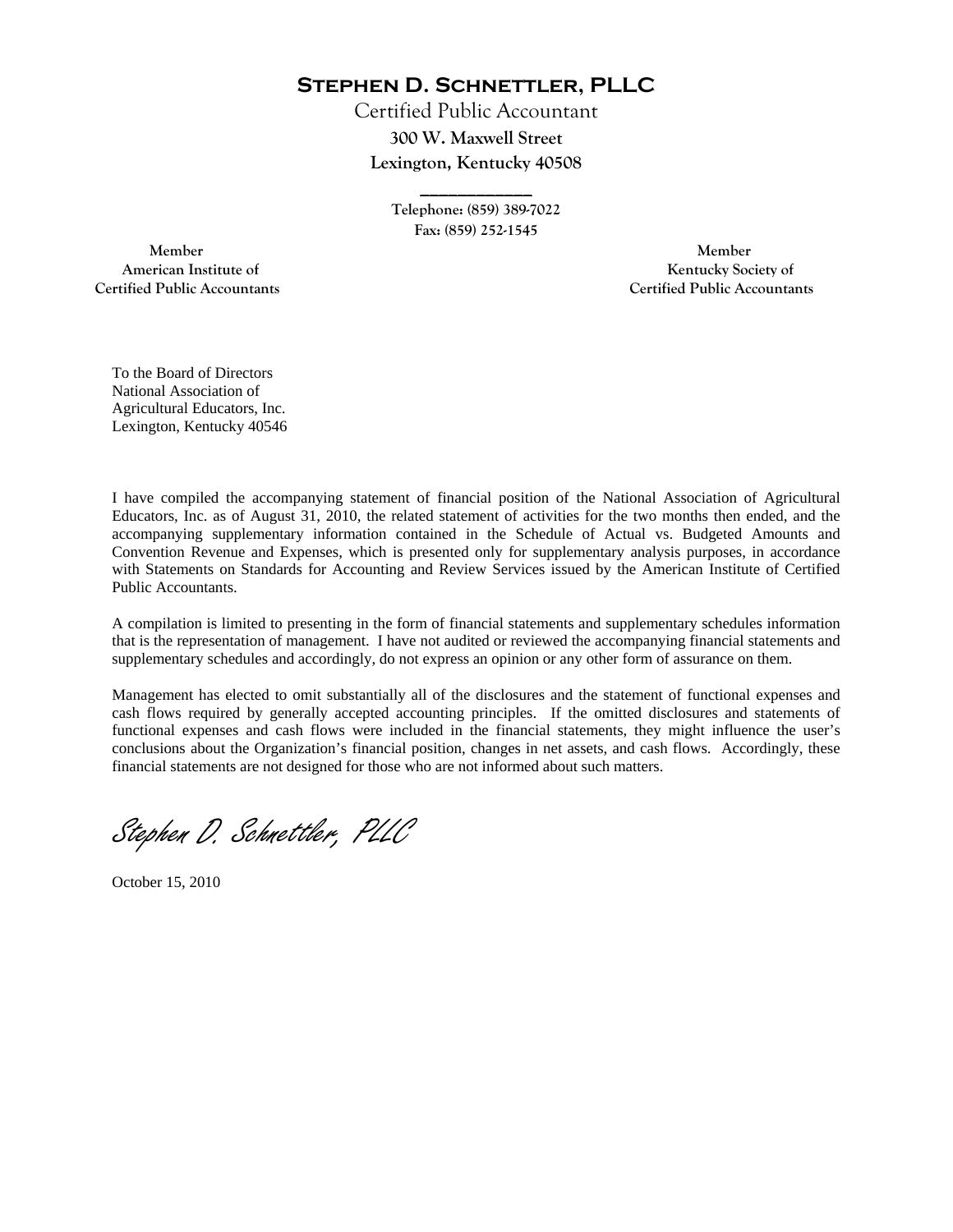# NATIONAL ASSOCIATION OF AGRICULTURAL EDUCATORS, INC. **Statement of Financial Position** August 31, 2010

| <b>ASSETS</b>                           |               |
|-----------------------------------------|---------------|
| Cash on deposit                         | \$<br>69,114  |
| Cash on deposit - CASE Program          | 200,184       |
| Investments - operating fund            | 342,595       |
| Investments - life membership fund      | 111,773       |
| Investments - legislative fund          | 369           |
| Investments - reserve fund              | 103,984       |
| Accounts receivable                     | 46,156        |
| Prepaid expenses                        | 13,164        |
| Property and equipment                  | 10,484        |
| <b>TOTAL ASSETS</b>                     | \$<br>897,823 |
| <b>LIABILITIES AND NET ASSETS</b>       |               |
| <b>LIABILITIES</b>                      |               |
| Accounts payable                        | \$<br>103,068 |
| Accrued leave payable                   | 21,314        |
| Other current liabilities               | 6,192         |
| <b>TOTAL LIABILITIES</b>                | 130,574       |
| <b>NET ASSETS</b>                       |               |
| Unrestricted net assets:                |               |
| Current operation                       | 369,171       |
| Board designated for special purposes   | 120,548       |
| Temporarily restricted net assets       | 1,860         |
| <b>CASE</b> Project                     | 275,670       |
| <b>TOTAL NET ASSETS</b>                 | 767,249       |
| <b>TOTAL LIABILITIES AND NET ASSETS</b> | \$<br>897,823 |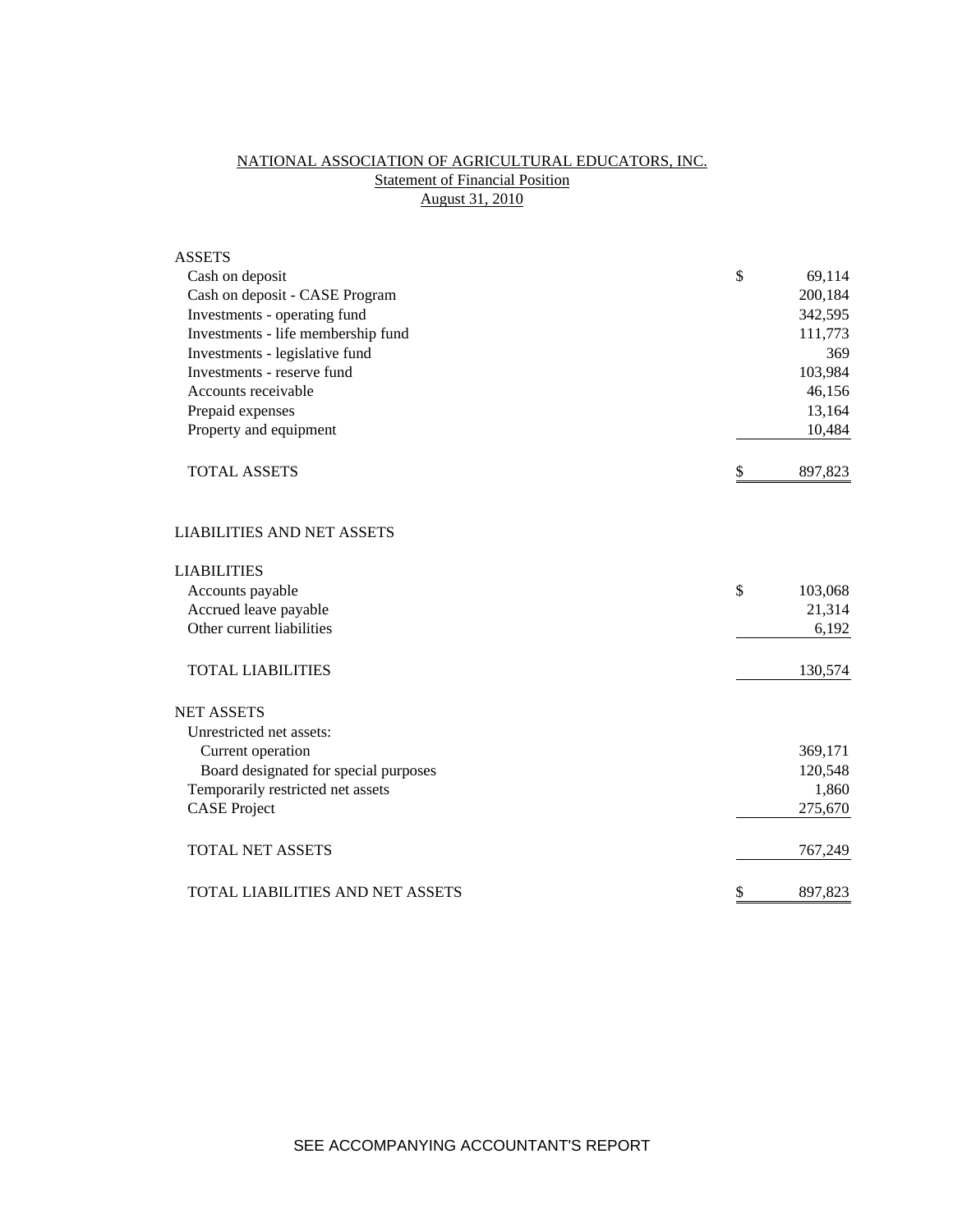### NATIONAL ASSOCIATION OF AGRICULTURAL EDUCATORS, INC. **Statement of Activities** For the Two Months Ended August 31, 2010

|                                       | Unrestricted          |                |    |                     |                           |                 |           |       |           |
|---------------------------------------|-----------------------|----------------|----|---------------------|---------------------------|-----------------|-----------|-------|-----------|
|                                       | Current<br>Operations |                |    | Board<br>Designated | Temporarily<br>Restricted | CASE<br>Project |           | Total |           |
| Revenue, Gains and Losses             |                       |                |    |                     |                           |                 |           |       |           |
| Membership dues                       | \$                    | 27,250         | \$ | 1,740               | \$                        | \$              |           | \$    | 28,990    |
| Convention registration               |                       |                |    |                     |                           |                 |           |       |           |
| Sponsorship and awards                |                       | 5,000          |    |                     |                           |                 |           |       | 5,000     |
| Merchandise sales                     |                       | 3,179          |    |                     |                           |                 |           |       | 3,179     |
| Contributions                         |                       |                |    |                     |                           |                 |           |       |           |
| Management fees                       |                       |                |    |                     |                           |                 |           |       |           |
| Net realized and unrealized           |                       |                |    |                     |                           |                 |           |       |           |
| gains (losses) on securities          |                       | 11,520         |    |                     |                           |                 |           |       | 11,520    |
| Interest and dividends                |                       | 383            |    |                     |                           |                 |           |       | 383       |
| FFA Foundation projects               |                       | $\overline{a}$ |    |                     |                           |                 |           |       |           |
| Case Program income                   |                       |                |    |                     |                           |                 | 51,000    |       | 51,000    |
| Other income                          |                       | 1,064          |    |                     |                           |                 |           |       | 1,064     |
| Total Revenue, Gaines and Losses      |                       | 48,396         |    | 1,740               |                           |                 | 51,000    |       | 101,136   |
| Net Assets Released from Restrictions |                       |                |    |                     |                           |                 |           |       |           |
| Total Revenue, Gains and Losses       |                       |                |    |                     |                           |                 |           |       |           |
| and Reclassifications                 |                       | 48,396         |    | 1,740               |                           |                 | 51,000    |       | 101,136   |
| Expenses                              |                       |                |    |                     |                           |                 |           |       |           |
| General expenses                      |                       | 148,743        |    |                     |                           |                 |           |       | 148,743   |
| FFA Foundation projects               |                       | 918            |    |                     |                           |                 |           |       | 918       |
| <b>CASE Program expenses</b>          |                       | $\overline{a}$ |    |                     |                           |                 | 86,535    |       |           |
| Convention expenses                   |                       | 630            |    |                     |                           |                 |           |       | 630       |
| Total expenses                        |                       | 150,291        |    |                     |                           |                 | 86,535    |       | 150,291   |
| INCREASE (DECREASE) IN NET ASSETS     |                       | (101, 895)     |    | 1,740               |                           |                 | (35, 535) |       | (135,690) |
| NET ASSETS AT BEGINNING OF PERIOD     |                       | 471,066        |    | 118,808             | 1,860                     |                 | 311,205   |       | 902,939   |
| NET ASSETS AT END OF PERIOD           | \$                    | 369,171        | \$ | 120,548             | \$<br>1,860               | \$              | 275,670   | S     | 767,249   |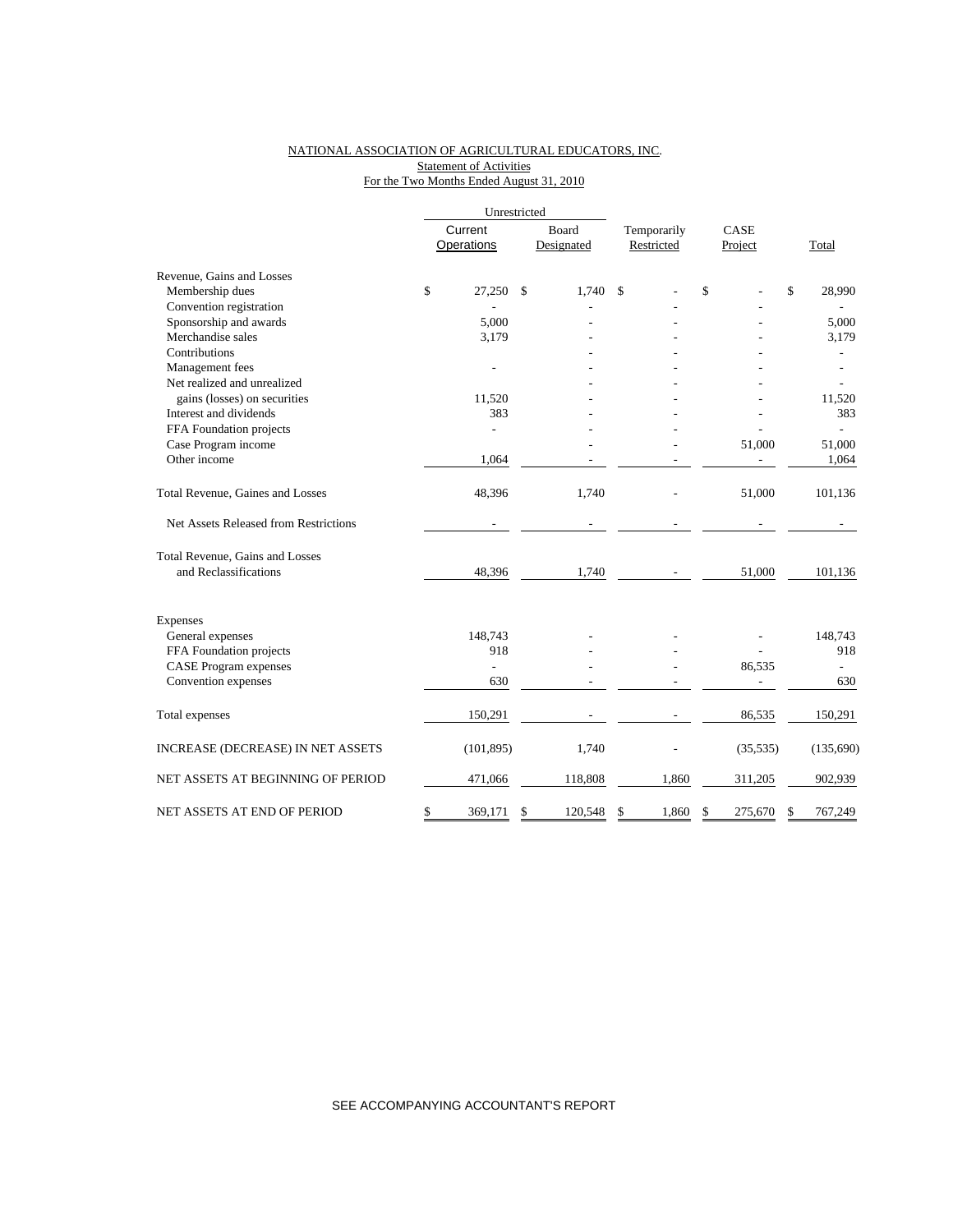### NATIONAL ASSOCIATION OF AGRICULTURAL EDUCATORS, INC.

For the Two Months Ended August 31, 2010 Schedule of Actual vs. Budget

MONTH MONTH MONTH YEAR TO DATE YEAR YEAR YEAR ACTUAL BUDGET VARIANCE **VARIANCE REVENUE** Member dues 22,065 \$ 22,065 \$ 32,438 \$ 22,373) \$ 28,240 \$ 389,250 \$ (361,010) Corporate membership dues and the corporate membership dues and the corporate membership dues and the corporate membership dues and the corporate membership dues and the corporate membership dues and the corporate membersh NSTA Dues 64 - (2,375) 64 - 64 Delmar scholarships - 625 (625) - 7,500 (7,500) Foundation management fees - 2,417 (2,417) - 29,000 (29,000) - 29,000 (29,000) MBNA affinity credit card program Toyota vehicle lease management fee Interest and dividends 6,000 (5,781) 145 500 (355) 219 6,000 (5,781) Net realized and unrealized gains (losses) on securities (15,144) 1,250 (16,394) 11,520 15,000 (3,480)<br>Merchandise sales (5,321) 126 126 3,179 8,500 (5,321) Merchandise sales 65,321 834 708 126 3,179 8,500 6,321 Investment income, Life Fund 88 125 (37) 164 1,500 (1,336) Contributions, Legislative Fund Miscellaneous income (3,000) - 250 (250) - 3,000 (3,000) - 3,000 (3,000) National Teach Ag Campaign Teacher crisis fund that the contract term is the contract of the 1,000 to the 1,000 to 1,000 to 1,000 to 1,000 Risk management education<br>
AEM business manager stipend<br>  $\begin{array}{ccc} 4,000 & (4,000) \\ 4,000 & (4,000) \end{array}$ AEM business manager stipend (4,000) (4,000) (4,000) (4,000) (4,000) (4,000) (4,000) (4,000) (4,000) (3,350) (3,350) (3,350) (3,350) (3,350) (3,350) (3,350) (3,350) (4,000) (4,000) (4,000) (4,000) (4,000) (4,000) (4,000) ( Lifetime achievement awards <br>
GMAC SmartEdge program <br>  $3,417$  (3,417) - 3,350 (3,350) (3,350)<br>  $3,417$  (3,417) - 41,000 (41,000) GMAC SmartEdge program - 3,417 (3,417) - 41,000 (41,000) (41,000) - 41,000 (41,000) - 41,000 (41,000) - 41,000<br>Webinar revenue - 1,367 (1,367) - 16,400 (16,400) (16,400) Webinar revenue 16,400 (16,400) = 1,367 (1,367) = 16,400 (16,400) = 16,400 (16,400) FFA Foundation project - TTTK  $4,025$   $(4,025)$   $(48,300)$   $(48,300)$   $(48,300)$ FFA Foundation project - OPAP - 997 (997) - 11,965 (11,965) FFA Foundation project - OMSP - 946 (946) - 946 (946) - 11,350 (11,350)<br>FFA Foundation project - OT - 997 (997) - 11,965 (11,965) FFA Foundation project - OT <br>
FFA Foundation project - OYM - 997 (997) - 11,965 (11,965)<br>
946 (946) - 11,350 (11,350) FFA Foundation project - OYM FFA Foundation project - Greenhouse (20,074) <br>CASE program net income (20,074) (35,535) (35,535) (35,535) CASE program net income (20,074) (20,074) (20,074) (35,535) - (35,535) (20,074) (35,535) (20,074) (35,535) (35,535) (35,535) (35,535) (35,535) (35,535) (35,535) (35,635) (4,5839) (45,839) (45,839) Convention net income  $4,715$   $4,767$   $(52)$ TOTAL REVENUE (6,307) 58,762 (65,133) 13,971 698,139 (684,168) EXPENSES Salaries 21,903 21,666 237 43,545 259,994 (216,449) Taxes and benefits **5,505** 5,505 5,546 (41) 11,578 66,551 (54,973) Computer service 83 (83) - 1,000 (1,000) Telephone 334 333 1 668 4,000 (3,332) Accounting 1,033 (558) 950 12,400 (11,450) Depreciation 345 583 (238) 686 7,000 (6,314) Rent - 625 (625) 7,500 7,500 - Insurance 191 191 500 (309) 364 6,000 (5,636) Legal 1,000 (1,000) 83 (83) 83 (84) 83 (83) 83 8 1,000 (1,000) Office Supplies 6.000 1.450 450 417 33 52 5,000 44,948) Printing, general extension of the structure of the structure of the structure of the structure of the structure of the structure of the structure of the structure of the structure of the structure of the structure of the Printing, general 614 5,000 (4,386) Staff training 20 1,000 (1,000) 220 83 137 - 1,000 1,000 1,000  $T$ axes and licenses  $27$   $5$   $22$   $27$   $5$   $60$   $(33)$ Membership and contributions 684 1,250 (566) 8,595 15,000 (6,405) Travel, staff 3,659 1,856 1,803 2,056 22,275 (20,219) Promotion and marketing (5,984) 2,083 (8,067) 4,816 25,000 (20,184) Board operations and the set of the set of the set of the set of the set of the set of the set of the set of the set of the set of the set of the set of the set of the set of the set of the set of the set of the set of the Merchandise and diaries **10.000** (9,122)<br>
Photocopying **10.000** (9,122)<br>
Photocopying **100** 110 110 110 110 Photocopying 210 100 110 110 Postage, general 625 69 569 569 333 236 625 4,000 63,375) Professional liability insurance 37,415 37,415 37,415 37,415 37,415 37,110 305 Public relations 600 to the contract of the contract of the contract of the contract of the contract of the contract of the contract of the contract of the contract of the contract of the contract of the contract of the co Scholarships - 938 (938) 12,000 11,250 750 Travel, regional secretaries 10,000 (10,000)<br>
Travel, board of directors 1,144 (2,917 (1,773) (28,729) (28,729) Travel, board of directors Nat'l Teach Ag Campaign FFA Foundation project - TTTK - 48,300 (48,300) - 48,300 (48,300) - 48,300 (48,300) FFA Foundation project - OPAP - 997 (997) - 11,965 (11,965) FFA Foundation project - OMSP - 946 (946) 946 (946) - 11,350 (11,350) 11,350 FFA Foundation project - OT 717 997 (280) 717 11,965 (11,248) FFA Foundation project - OYM 201 946 (745) 201 11,350 (11,149) FFA Foundation project - Greenhouse - - - - - FFA Foundation project - LAA - - - 155 - 155 FFA Foundation project - Smart Edge Lifeteime acheivement 1279 (279) 13,350 (3,350) (3,350) GMAC SmartEdge program (833 (833) (833 (833) - 10,000 (10,000) (10,000) Ag Ed opportunity fund<br>
NPS expense and the state of the state of the state of the state of the state of the state of the state of the state of the state of the state of the state of the state of the state of the state of NPS expense 667 (667) - 8,000 (8,000) - 8,000 (8,000) Webinar expense 294 292 (193) 99 3,500 (3,401) Teacher crisis fund and the series of practice expense of the series of practice expense of the series of the series of the series of the series of the series of the series of the series of the series of the series of the Communities of practice expense Substitute teacher hire behinds (333) (333) (333) (4,000 (4,000) (4,000) Miscellaneous and the set of the set of the set of the set of the set of the set of the set of the set of the set of the set of the set of the set of the set of the set of the set of the set of the set of the set of the se TOTAL EXPENSES 77,362 55,883 21,479 149,661 678,620 (528,959) NET INCOME (LOSS) (83,669) \$ 2,879 \$ (86,612) \$ (135,690) \$ 19,519 \$ (155,209) \$

SEE ACCOMPANYING ACCOUNTANT'S REPORT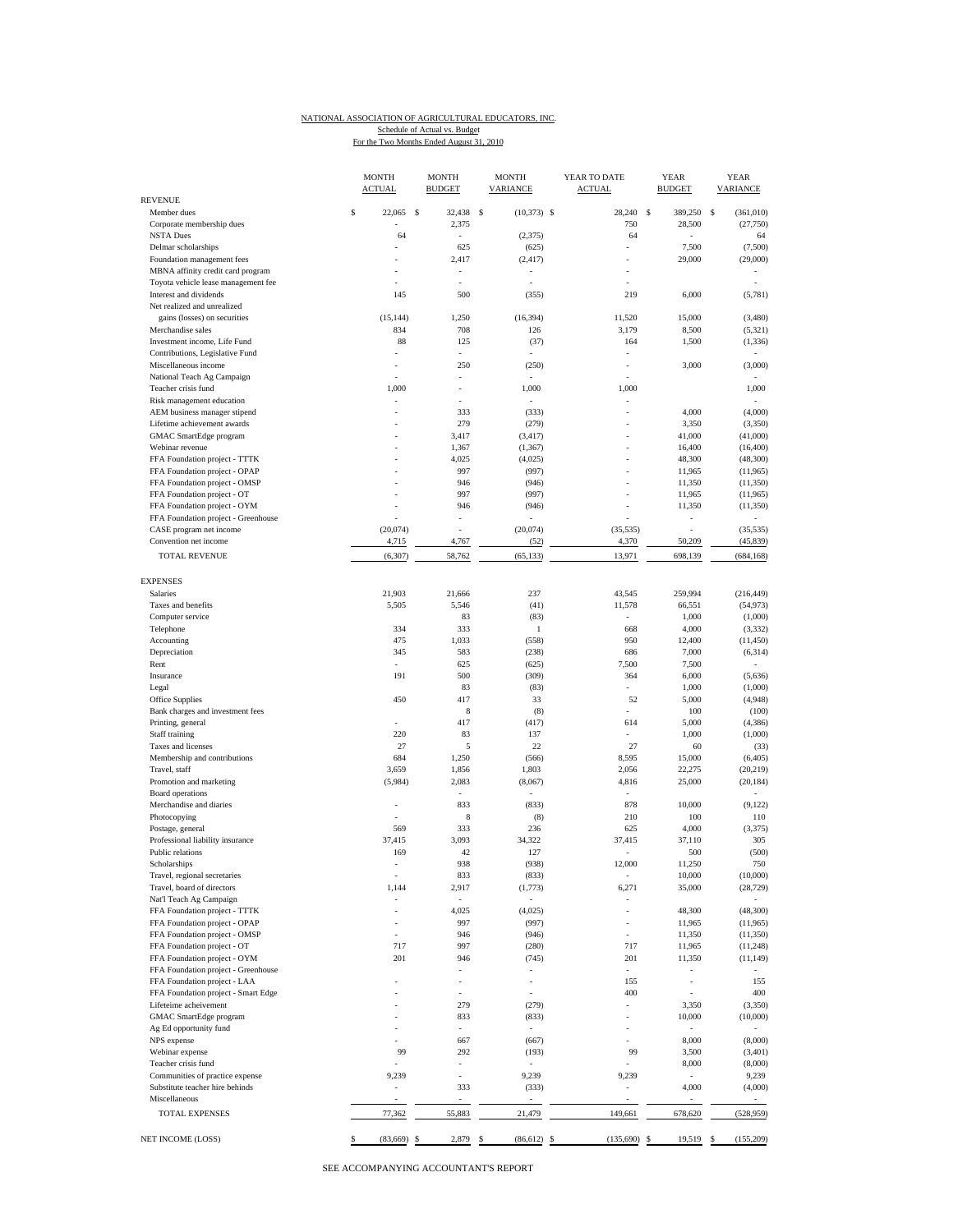#### NATIONAL ASSOCIATION OF AGRICULTURAL EDUCATORS, INC. Schedule of Convention Revenue and Expenses For the Two Months Ended August 31, 2010

|                                           | <b>MONTH</b> |                | <b>MONTH</b> |                | <b>MONTH</b>  |                | YEAR TO DATE  |     | <b>YEAR</b>   |             | <b>YEAR</b> |  |
|-------------------------------------------|--------------|----------------|--------------|----------------|---------------|----------------|---------------|-----|---------------|-------------|-------------|--|
|                                           |              | <b>ACTUAL</b>  |              | <b>BUDGET</b>  |               | VARIANCE       | <b>ACTUAL</b> |     | <b>BUDGET</b> |             | VARIANCE    |  |
| <b>REVENUE</b>                            |              |                |              |                |               |                |               |     |               |             |             |  |
| Convention, registration                  | \$           |                | \$           | 6.975          | <sup>\$</sup> | $(6,975)$ \$   |               | \$  | 83,699        | $\mathbf S$ | (83, 699)   |  |
| Convention, tickets/workshops             |              |                |              |                |               |                |               |     |               |             |             |  |
| Convention, trade show                    |              |                |              |                |               |                |               |     |               |             |             |  |
| Convention - Ideas Unlimited              |              |                |              |                |               |                |               |     |               |             |             |  |
| <b>Convention - Teacher Mentor</b>        |              |                |              |                |               |                |               |     |               |             |             |  |
| Convention scholarship fund               |              |                |              |                |               |                |               |     | 2,000         |             | (2,000)     |  |
| Convention, sponsorships - FFA Foundation |              |                |              | 2,083          |               | (2,083)        |               |     | 25,000        |             | (25,000)    |  |
| Convention, host state social             |              |                |              | $\sim$         |               |                |               |     |               |             |             |  |
| Convention, sponsorships                  |              | 5.000          |              | 2,079          |               | 2,921          | 5,000         |     | 24,950        |             | (19,950)    |  |
| <b>TOTAL REVENUE</b>                      |              | 5,000          |              | 11,137         |               | (6, 137)       | 5,000         |     | 135,649       |             | (130, 649)  |  |
| <b>EXPENSES</b>                           |              |                |              |                |               |                |               |     |               |             |             |  |
| Convention, plaques and trophies          |              |                |              | 125            |               | (125)          |               |     | 1,500         |             | (1,500)     |  |
| Convention, printing                      |              |                |              | 167            |               | (167)          |               |     | 2,000         |             | (2,000)     |  |
| Convention, miscellaneous                 |              |                |              | 83             |               | (83)           | ÷,            |     | 1,000         |             | (1,000)     |  |
| Convention, awards                        |              | 285            |              | L,             |               | 285            | 630           |     | 9,000         |             | (8,370)     |  |
| Convention, photography                   |              |                |              | $\overline{a}$ |               |                |               |     |               |             |             |  |
| Conventions, meal functions               |              |                |              | 1,000          |               | (1,000)        |               |     | 12,000        |             | (12,000)    |  |
| Convention, promotion and marketing       |              |                |              | 83             |               | (83)           |               |     | 1,000         |             | (1,000)     |  |
| Convention, postage and shipping          |              |                |              | 167            |               | (167)          |               |     | 2,000         |             | (2,000)     |  |
| Convention, equipment rental              |              |                |              | 667            |               | (667)          |               |     | 8,000         |             | (8,000)     |  |
| Convention, workshops                     |              |                |              |                |               |                |               |     |               |             |             |  |
| Convention, host state social             |              |                |              |                |               |                |               |     |               |             |             |  |
| Convention, speakers                      |              |                |              |                |               |                |               |     |               |             |             |  |
| Convention, trade show expense            |              |                |              |                |               |                |               |     |               |             |             |  |
| Convention, tour expenses                 |              |                |              |                |               |                |               |     |               |             |             |  |
| Convention, committee expense             |              |                |              | 245            |               | (245)          |               |     | 2,940         |             | (2,940)     |  |
| Convention, sponsorships - FFA Foundation |              |                |              | 2,083          |               | (2,083)        |               |     | 25,000        |             | (25,000)    |  |
| Convention, travel/board of directors     |              |                |              | 1,000          |               | (1,000)        |               |     | 12,000        |             | (12,000)    |  |
| Convention, staff travel                  |              |                |              | 750            |               | (750)          |               |     | 9,000         |             | (9,000)     |  |
| Convention, other travel                  |              | $\overline{a}$ |              | ÷.             |               | $\overline{a}$ | ÷.            |     |               |             |             |  |
| <b>TOTAL EXPENSES</b>                     |              | 285            |              | 6,370          |               | (6,085)        | 630           |     | 85,440        |             | (84, 810)   |  |
| <b>NET INCOME (LOSS)</b>                  | \$           | 4,715          | \$           | 4,767          | \$            | $(52)$ \$      | 4,370         | -\$ | 50,209        | \$          | (45, 839)   |  |